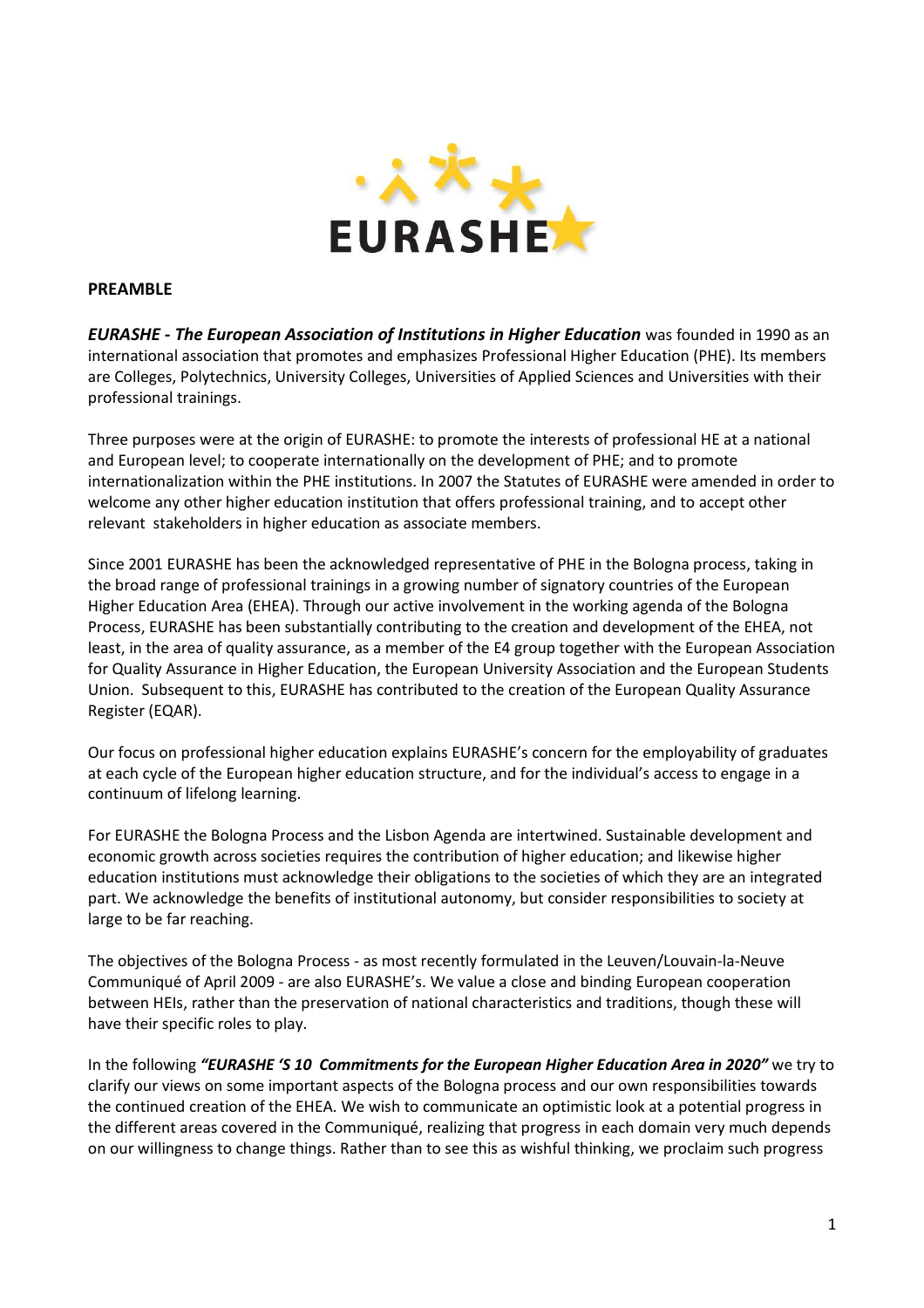in terms of objectives which can be met wholly, substantially or even partially. They, however, remain the overall target of the Bologna Reform process, irrespective of the degree of their implementation in the different countries and institutions. And they remain the overall priorities of EURASHE.

## Abbreviations:

EHEA: European Higher Education Area / ENQA: European Association for Quality Assurance in Higher Education / EQAR: European Quality Assurance Register for Higher Education / EQF: European Qualifications Framework / ESU: European Students Union / EUA: European University Association / HE: Higher Education / HEI: Higher Education Institution / LLL: LifeLong Learning / NQF: National Qualifications Framework / PHE: Professional Higher Education / QF: Qualifications Framework / QA: Quality Assurance / RPL: Recognition of Prior Learning

## EURASHE's 10 Commitments for the EHEA in 2020 – Visions & Strategies

I. The social dimension as referred to in the Bologna Process is part of a multidimensional, political and socio-economic matrix that cannot be solved by means of education alone. Widening the access to higher education, however, will be an important step towards a more sustainable and democratic society, to which a growing number of individuals with different backgrounds can make equally valuable contributions.

On the individual level the social dimension can be summarized in terms of equitable access for all. And so our vision for 2020 is an EHEA where the individual learner can attain the highest level of education that is in line with her or his capacities, skills and desires, and regardless of the socio-economic, cultural or national background.

During the next decade, nations and governments must cooperate to remove all social, economic and cultural barriers to higher education where they may still exist. This includes legal frameworks and organizational structures for paths to and through higher education for learners who are unfamiliar with traditional academic terminology and/or reticent towards long study programs.

EURASHE commits itself and its members to contributing to this vision. We encourage institutions to implement all measures to meet the Bologna goals.

II. National qualifications frameworks (NQFs) are designed to facilitate recognition, mobility and employability through transparency, comparability and transferability, not only between different countries but also between different sectors within a national higher education system. To fulfil this purpose, NQFs must be elaborated with a strong emphasis on learning outcomes, fully integrated into the Quality Assurance systems, and allowing a variety of learning paths to a given qualification, including informal and non-formal learning; they must be linked to recognition of prior learning; and they must be certified against widely-recognized, overarching QFs for all types and levels of higher education.

NQFs which meet these requirements will contribute to making higher education programs more relevant to the needs of society, and at the same time will contribute to the coherence and continuity of the individual learner's development. Our vision for 2020 is an EHEA where NQFs are implemented in all Bologna countries, higher education institutions , and where a single, universal European Qualifications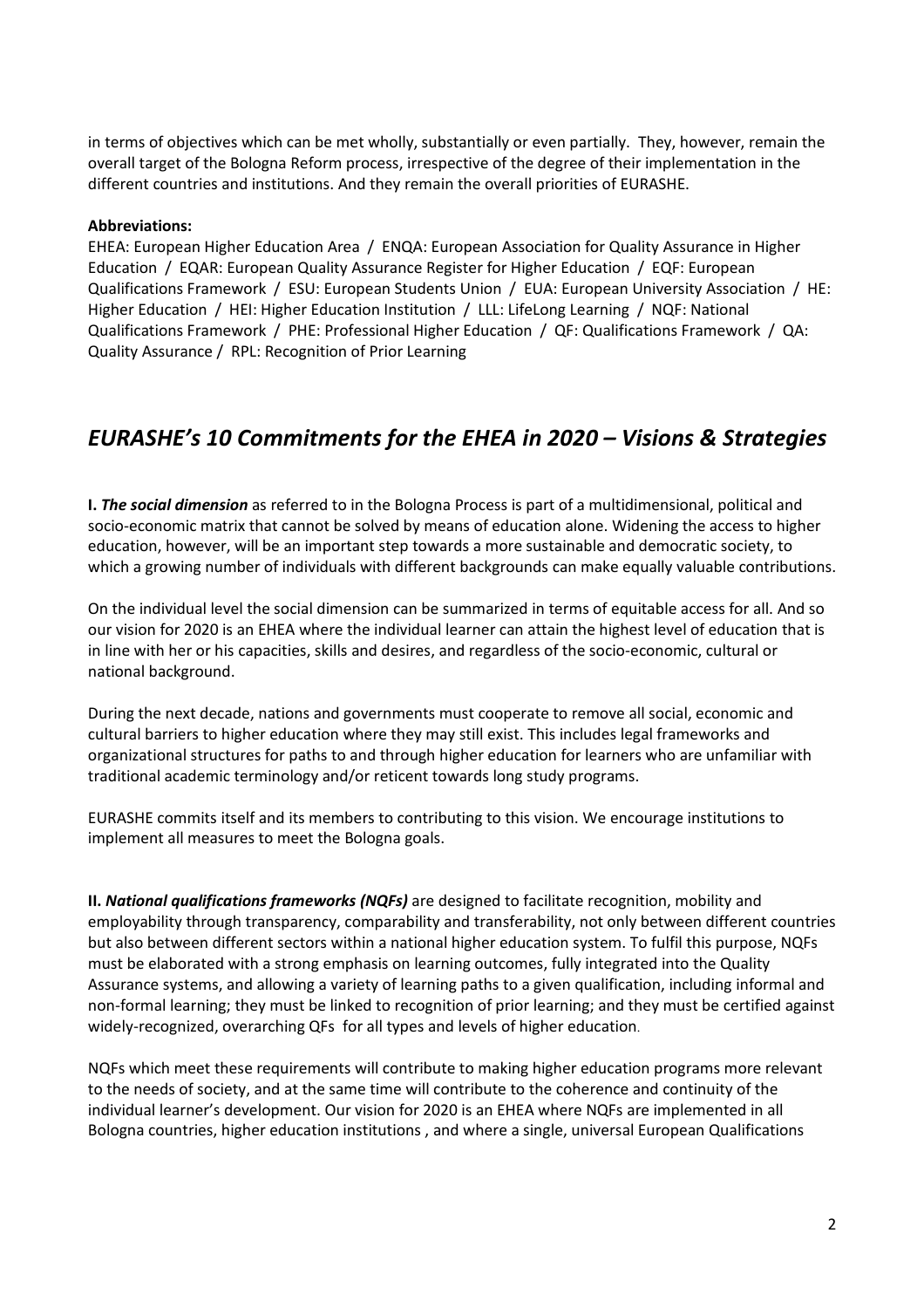Framework has been developed, certified against the Overarching Qualifications Framework for the EHEA and aligned to the European Qualifications Framework for Lifelong Learning.

EURASHE commits itself to cooperate with international bodies, national authorities, higher education institutions and external stakeholders in defining the learning outcomes that will constitute a universal EQF. We will initiate discussions and projects to explore the possibilities for sector- and/or profession-specific approaches in this context. And we will assist our members to ensure that the principles of QFs are understood, reflected in the institutional policy and fully implemented into curricula.

III. The employability of graduates has from the outset of the Bologna Reform process been considered as a cornerstone in developing the three-cycle structure of Higher Education, and the curricula are being adapted accordingly. The underlying concern is to make higher education more responsive to rapidly developing societies, with equally rapidly changing demands from the world of employment.

This calls for flexibility and innovation in the contents as well as in the structuring of higher education programs. The vision for 2020 is a Europe where governments, employers and HE institutions have increased their partnerships in order to create jobs for the graduates and graduates for the jobs. HEIs must make it possible for students to maintain relations with the labour market through program structures based on linked and flexible cycles; employers must allow and encourage their employees to go back to HEIs for relevant supplementary study periods; and governments must ensure that the proper support mechanisms are in place.

When dealing with employability, however, employers and HEIs should also take into account the longterm horizon of graduates' careers. Furthermore a number of graduates may wish to become entrepreneurs rather than employees. And, not least, the strict market orientation must be balanced with citizenship and general human and humane qualities.

EURASHE commits itself and its members to create and further develop provisions for students, which directly affect their job prospects, e.g. careers services and skills-oriented education. We will increase partnerships with the public and private world of employment and establish cooperation for research and innovation. We will encourage quality-assured work placements as integrated elements in HE. And we will pro-actively look for and assist in the development of employment prospects that reflect positive tendencies in society, such as emerging 'green-collar' jobs , and provide appropriate training and certification for them.

IV. Lifelong learning (LLL) as a leading principle for the creation and development of the EHEA is strongly supported and advocated by EURASHE and its members, and we believe that the predominant qualities of LLL are widely found in PHE institutions and programs. For societies, LLL contributes to extending knowledge and skills and to creating new skills and transversal competences. For individuals, LLL is a major source to be flexible towards societal and professional changes or to pursue personal desires for the mere reasons of personal development and growth.

The rapidly changing labour market and the increasing impact of information and communication technologies requires a more flexible and mobile population. In view of the global ageing of the world population, technical, professional and academic knowledge will continually have to be updated. LLL will then be the organic and essential part of the learning process at every level and in every sector of HE.

Our vision for 2020 is that in the entire EHEA, a system of linked and progressive cycles, which permits any qualified person to enter and exit HE irrespective of age and educational profile is implemented. We urge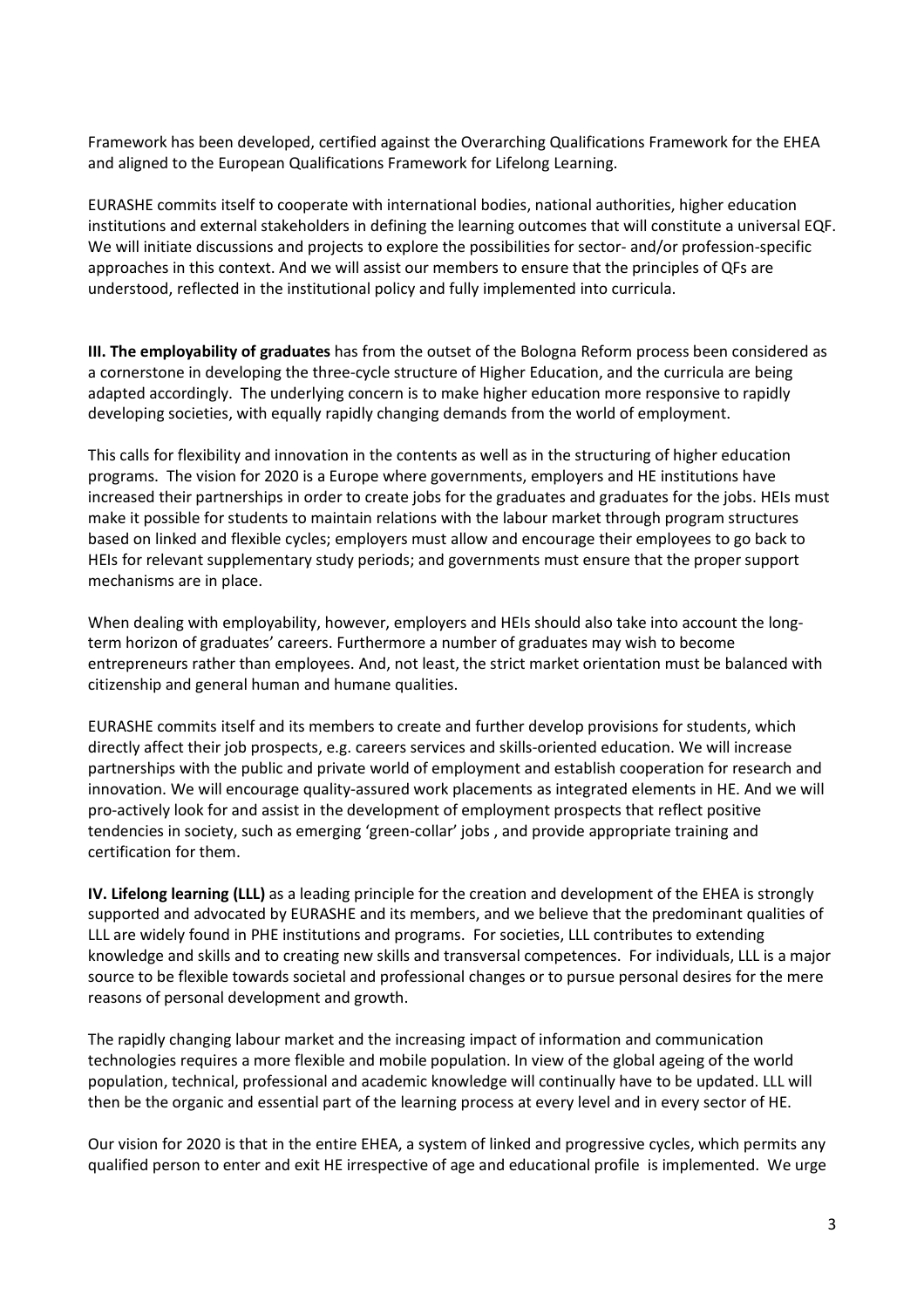governments to ensure the provision of adequate investment and legal support for LLL as one of the most liberating tools to realise a more equitable society as one of the strongest movers towards prosperity and economic growth.

EURASHE commits itself to assisting its member institutions, other HE associations and international and national authorities to develop flexible and innovative HE programs in all academic and professional fields, with appropriate methodologies, including distance-learning provisions .And we will take initiatives to establish reliable indicators and data-collection, which will help measure and increase the effectiveness of lifelong learning policies and practices in the different Bologna countries and the EHEA as a whole.

V. Student-centred learning and the teaching mission of higher education institutions are, both as concepts and as realities, closely intertwined with all the previous themes, i.e. the social dimension, the qualifications frameworks, employability and lifelong learning. Since the beginning of the Bologna process the role of students, teachers and their learning environment has already undergone significant change in accordance with the relatively new concept of student-centred learning.

The learning society in a globalised world requires a number of competencies that are universally accepted, such as interpersonal and intercultural competencies, multilingualism, international awareness, ICT-skills, and – perhaps most important – the ability to learn how to learn in different formal and informal settings, including autonomous learning processes with adequate support and guidance structures.

The vision for 2020 is an EHEA where the transition to student-centred learning has been completed in all Bologna countries and where HEIs have redefined and implemented curricula in line with their mission and profile, but entirely based on students' learning outcomes. This requires not only the dedication of all institutional staff and management, but also the full involvement of students in program design, institutional governance and quality assurance. We advise governments to establish the legal frameworks for this purpose.

EURASHE commits itself to encouraging and assisting all its members to develop an overall approach to teaching, learning and assessment, where the student-centred approach is the rule, rather than the exception, and where the will to seek feedback from students and to learn from it, is a prevailing force.

VI. Education, research and innovation are elements in all types and levels of HE, but different HEIs focus on different aspects of education according to their mission statements. We do see, however, a continuum between academic, professional and vocational teaching and training; and similarly we see a continuum between fundamental research, innovation and applied research.

Continually evolving societies require us to invest more in the triangle education-research-innovation, and we are convinced that higher education is a major driver not only for economic and social development, but also for innovation in an increasingly knowledge-driven world. And so we urge governments to focus on the structural development of applied research in the EHEA, to ensure that research results are translated into all levels and cycles of higher education and to recognize the contribution applied research makes to regional innovation.

Our vision for 2020 is that a greater balance has been established among the different sectors of HE between teaching and research through the instruments of innovation; that academic and professional sectors have developed the means to make use of their complementary assets; and that all higher education institutions have adopted this double mission, each in accordance with their specific mission and profile.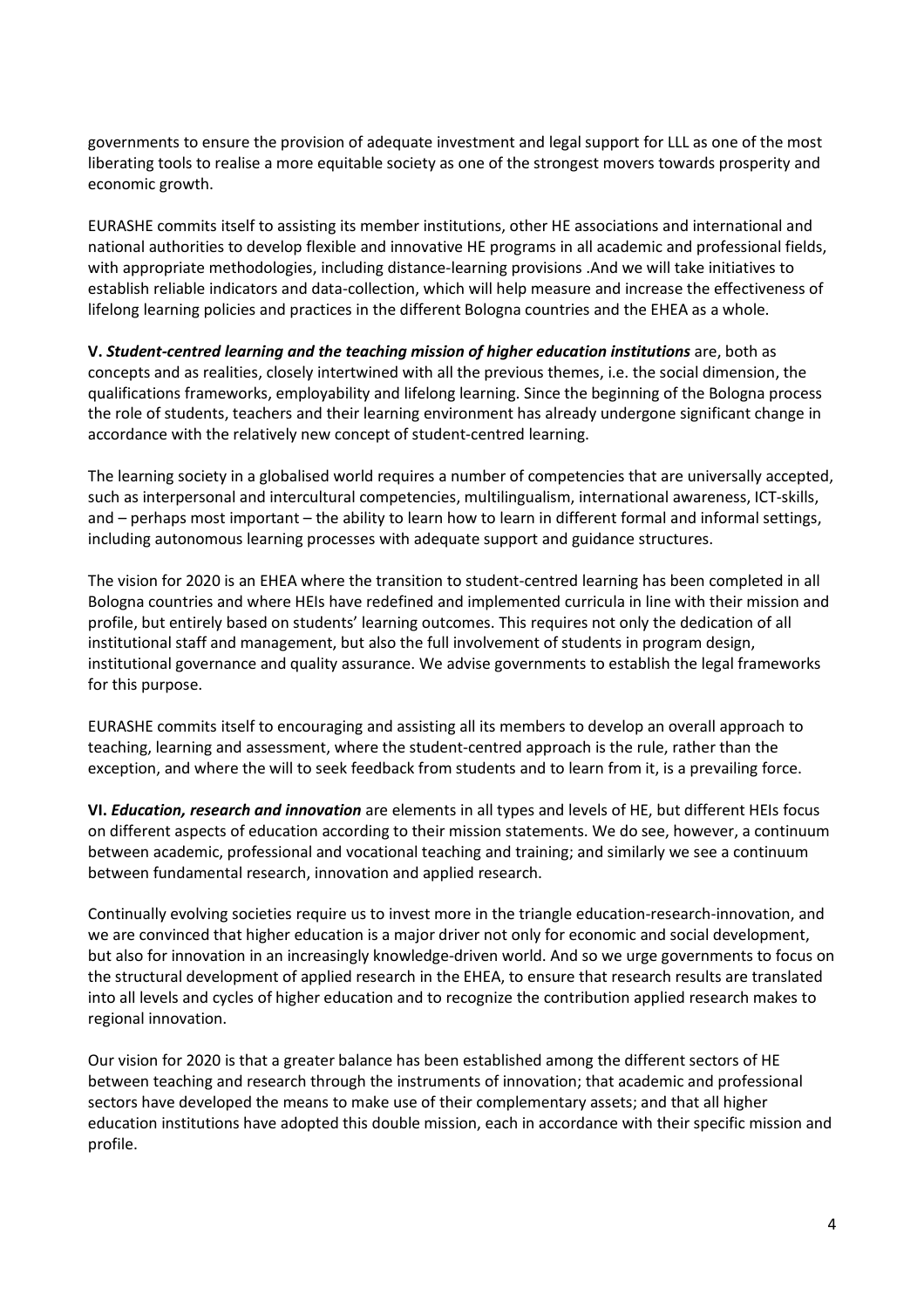EURASHE commits itself to contributing actively to the transfer of research results in society through innovation and an applied-research based HE with a special focus on regional development, without neglecting the global perspective. We will cooperate closely with the world of employment, acknowledging that in a regional context, public institutions (schools & kindergartens, polyclinics, social service centres, etc.) and small and medium sized enterprises (SMEs) are natural partners for professional HE.

VII. International openness in HE is first of all a means to stimulate global awareness and a true sense of global citizenship and global responsibility among graduates and within the HE sector as a whole.

Present-day problems are worldwide and cannot be solved in a definite geographical area like the EHEA, but require a global platform for global solutions. Moreover, the creation of the knowledge society requires global awareness and responsibility, and HEIs can play an important role here in consciousness raising and in finding solutions through internationalisation of programmes and study environment.

Our vision for 2020 is an EHEA where the international dimension is perceived as an integrated part of the mission and role of HEI; where all study programs will offer students the possibility to carry out at least one semester abroad; and where the positive significance of international openness also comprises immigrant students as important contributors to the internationalisation of HE. We urge governments to abolish all legal obstacles relevant to this vision.

EURASHE commits itself to the enhancement of international openness in the EHEA as well as within its member institutions. We will stimulate the development of joint degrees across national borders. We urge potential research and innovation players and stakeholders to participate in international projects. We will initiate international cooperation to develop and implement comparable QA and accreditation systems. And we will facilitate our members' active participation in international HE organizations and networks.

VIII. Mobility of students and staff remains an important goal of the Bologna Process. Mobility is important for sharing and dissemination of knowledge and skills among students and professionals; it contributes to the personal development and responsible citizenship of the individual; and it underpins the European identity and the multilingual tradition in a global context.

The set target of 20 % mobile students in the EHEA by 2020 is ambitious and may not be reached, mainly due to obstacles that are beyond the remit of higher education authorities, such as the (lack of) portability of loans and grants; problems with visas and permits to stay, etc.. But also, HEIs can create obstacles, e.g., when study periods abroad or qualifications achieved are not recognized; or when a student is refused reentry to her or his original HEI.

In our vision for 2020, all HEIs will provide an international experience for the individual student, either abroad, at her or his home institution, or virtually. A growing number of European students in HE will be European multilingual citizens with universally utilizable skills and knowledge. Mobility, in all cycles of HE, will be an organic part of higher education and shall be the hallmark of the European Higher Education Area.

EURASHE commits itself to strive to achieve the 20 % goal for students and also to increase mobility of staff. We will inform our students about the specific advantages of studies or practical training abroad, and we will stimulate the interest of employers who accept foreign students for practical training as a part of their HE studies. We will stimulate multilingualism and multi-cultural competencies, and promote mobility in a harmonious way, avoiding the brain drain phenomenon. And we will enter into a discussion with those